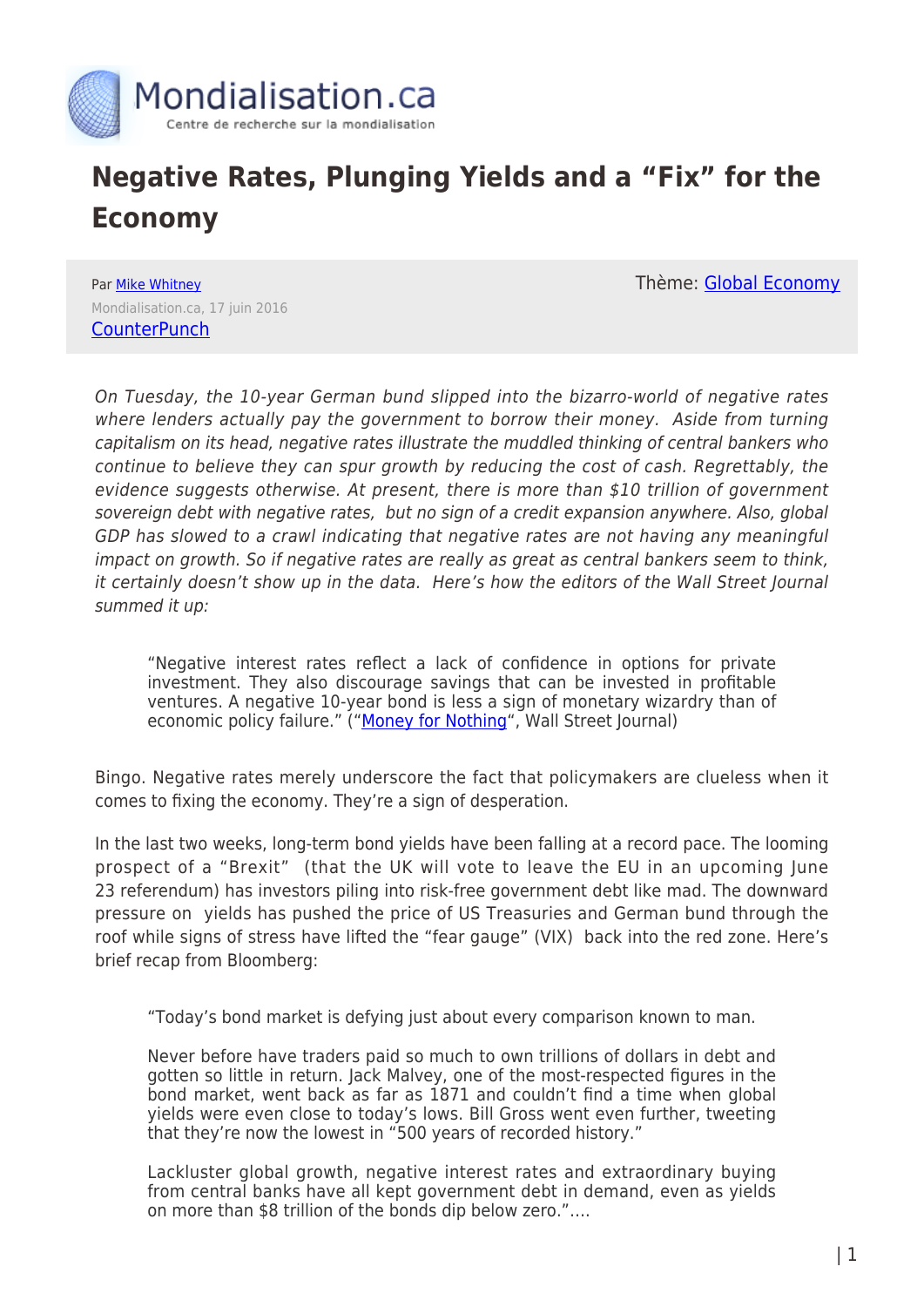The odds of the U.S. entering a recession over the next year is now the highest since the current expansion began seven years ago, according to JPMorgan Chase & amp; Co. The Organisation for Economic Cooperation and Development also warned this month the global economy is slipping into a selffulfilling "low-growth trap." What's more, Britain's vote on whether to leave the European Union this month has been a major source of market jitters." (["Most](http://www.bloomberg.com/news/articles/2016-06-13/most-expensive-bond-market-in-history-has-come-unhinged-or-not) [Expensive Bond Market in History Has Come Unhinged. Or Not](http://www.bloomberg.com/news/articles/2016-06-13/most-expensive-bond-market-in-history-has-come-unhinged-or-not)", Bloomberg)

There are a number of factors effecting bond yields: Fear, that a Brexit could lead to more market turbulence and perhaps another financial crisis. Pessimism, that the outlook for growth will stay dim for the foreseeable future keeping the demand for credit weak.. And lack of confidence, that policymakers will be able to reach their target inflation rate of 2 percent as long as wages and personal consumption remain flat. All of these have fueled the flight to safety that has put pressure on yields. But the primary cause of the droopy yields is central bank meddling, particularly QE, which has dramatically distorted prices by reducing the supply of USTs by more than \$2.5 trillion in the US alone. David Stockman gives a good rundown of what's really going on in an incendiary post titled "Bubble News From The Nosebleed Section". Here's a clip:

"…One of the enduring myths of Bubble Finance is that bond yields have plunged to the zero bound and below because of "lowflation" and slumping global growth. Supposedly, the market is "pricing-in" the specter of deflation. No it isn't. Their insuperable arrogance to the contrary notwithstanding, the central banks have not abolished the law of supply and demand.

What they have done, instead, is jam their big fat thumbs on the market's pricing equation, thereby adding massive girth to the demand side of the ledger by sheer dint of running their printing pressers white hot. Indeed, what got "priced-in" to the great global bond bubble is \$19 trillion worth of central bank bond purchases since the mid-1990s that were funded with cash conjured from thin air."

("[Bubble News From The Nosebleed Section](http://davidstockmanscontracorner.com/bubble-news-from-the-nosebleed-section/)", David Stockman's Contra Corner)

Central banks have never intervened in the operation of the markets to the extent they have in the last seven years. The amount of liquidity they've poured into the system has so thoroughly distorted prices that its no longer possible to make reasonable judgments based on past performance or outdated models. It's a brave new world and even the Fed is uncertain of how to proceed. Take, for example, the Fed's stated goal of "normalizing" rates. Think about what that means. It is a tacit admission that the that the Fed's sevenyear intervention has screwed things up so badly that it will take a monumental effort to restore the markets to their original condition. Needless to say, whenever Yellen mentions "normalization" stocks fall off a cliff as traders wisely figure the Fed is thinking about raising rates. Here's Bloomberg again:

"Last year, inflation in developed economies slowed to 0.4 percent and is forecast to reach just 1 percent in 2016 — half the 2 percent rate most major central banks target, data compiled by Bloomberg show."

So what Bloomberg and the other elitist media would like us to believe is that these highlyeducated economists and financial gurus at the central banks still can't figure out how to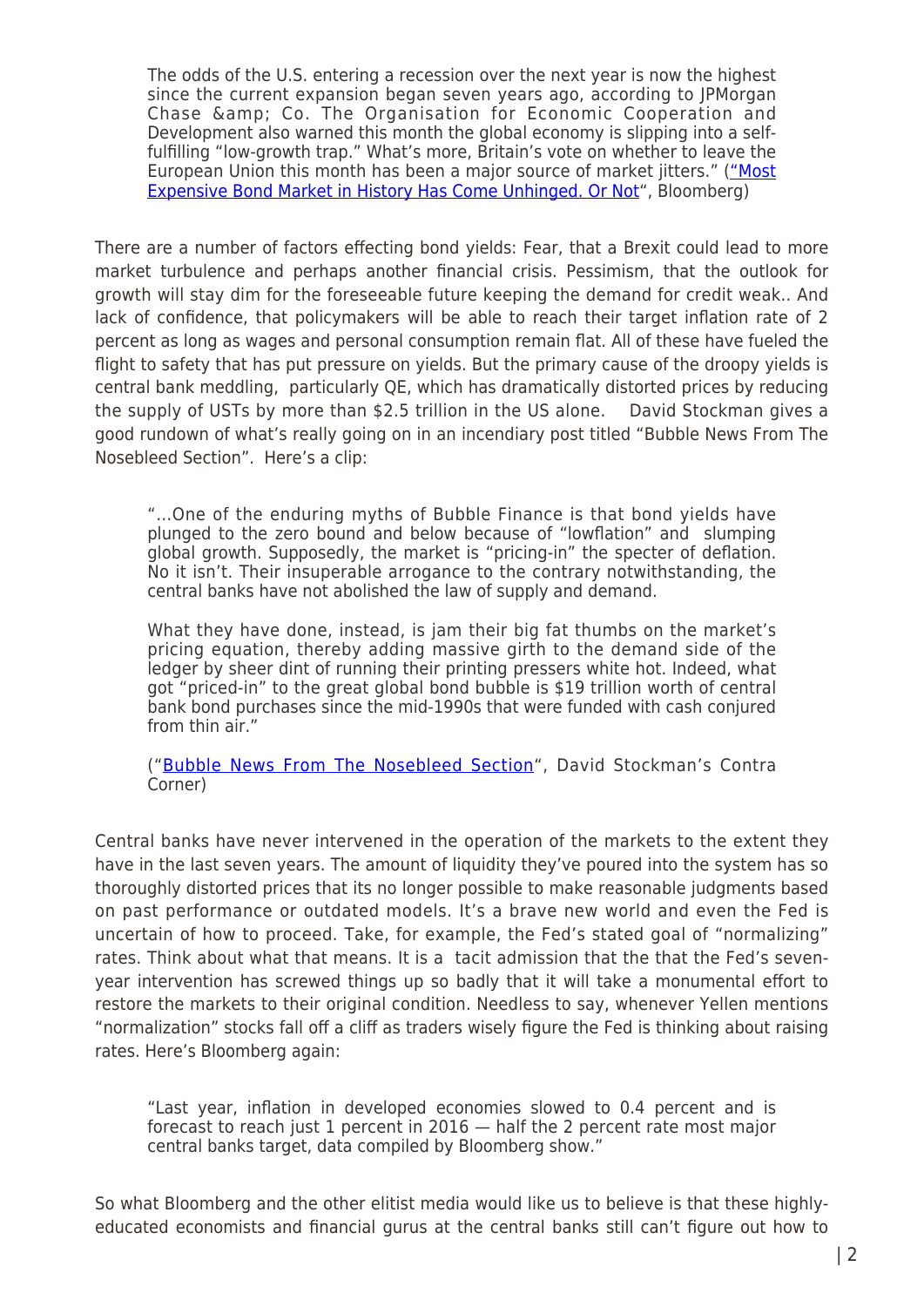generate simple inflation. Is that what we're supposed to believe?

Nonsense. If Obama rehired the 500,000 public sector employees who got their pink slips during the recession, then we'd have positive inflation in no-time-flat. But the bigwigs don't want that. They don't want full employment or higher wages or workers to a bigger share in the gains in production. What they want, is a permanently-hobbled economy that barley grows at 2 percent so they can continue to borrow cheaply in the bond market and use the proceeds to buy back their own shares or issue dividends with the money they just stole from Mom and Pop investors. That's what they really want. And that's why Krugman and Summers and the other Ivy League toadies concocted their wacko "secular stagnation" theory. Its an attempt to create an economic justification for continuing the same policies into perpetuity.

So what can be done? Is there a way to turn this train around and put the economy back on the road to recovery?

Sure. While the political issues are pretty thorny, the economic ones are fairly straightforward. What's needed is more bigger deficits, more fiscal stimulus and more government spending. That's the ticket. Here's a clip from an article in VOX that sums it up perfectly:

"But if the exact cause of the bond boom is a little unclear, the right course of action is really pretty obvious: If the international financial community wants to lend money this cheaply, governments should borrow money and put it to good use. Ideally that would mean spending it on infrastructure projects that are large, expensive, and useful — the kind of thing that will pay dividends for decades to come but that under ordinary times you might shy away from taking on…..

The opportunity to borrow this cheaply (probably) won't last forever, and countries that boost their deficits will (probably) have to reverse course, but while it lasts everyone could be enjoying a better life instead of pointless austerity." (["Financial markets are begging the US, Europe, and Japan to run](http://www.vox.com/2016/6/14/11933594/case-for-bigger-deficits) [bigger deficits](http://www.vox.com/2016/6/14/11933594/case-for-bigger-deficits)", VOX)

That's great advice, and there's no reason not to follow up on it. The author is right, these rates aren't going to last forever. We might as well put them to good use by putting people back to work, raising wages, shoring up the defunct welfare system, rebuilding dilapidated bridges and roads, expanding green energy programs, increasing funding for education, health care, retirement etc. These are all programs that get money circulating through the system fast. They boost growth, raise living standards, and build a better society.

Fixing the economy is the easy part. It's the politics that are tough.

Mike Whitney lives in Washington state. He is a contributor to [Hopeless: Barack Obama and](http://www.amazon.com/exec/obidos/ASIN/1849351104/counterpunchmaga) [the Politics of Illusion](http://www.amazon.com/exec/obidos/ASIN/1849351104/counterpunchmaga) (AK Press). Hopeless is also available in a [Kindle edition.](http://www.amazon.com/exec/obidos/ASIN/B007X497NM/counterpunchmaga) He can be reached at [fergiewhitney@msn.com](mailto:fergiewhitney@msn.com).

La source originale de cet article est [CounterPunch](http://www.counterpunch.org/2016/06/17/negative-rates-plunging-yields-and-a-fix-for-the-economy/) Copyright © [Mike Whitney](https://www.mondialisation.ca/author/mike-whitney), [CounterPunch](http://www.counterpunch.org/2016/06/17/negative-rates-plunging-yields-and-a-fix-for-the-economy/), 2016